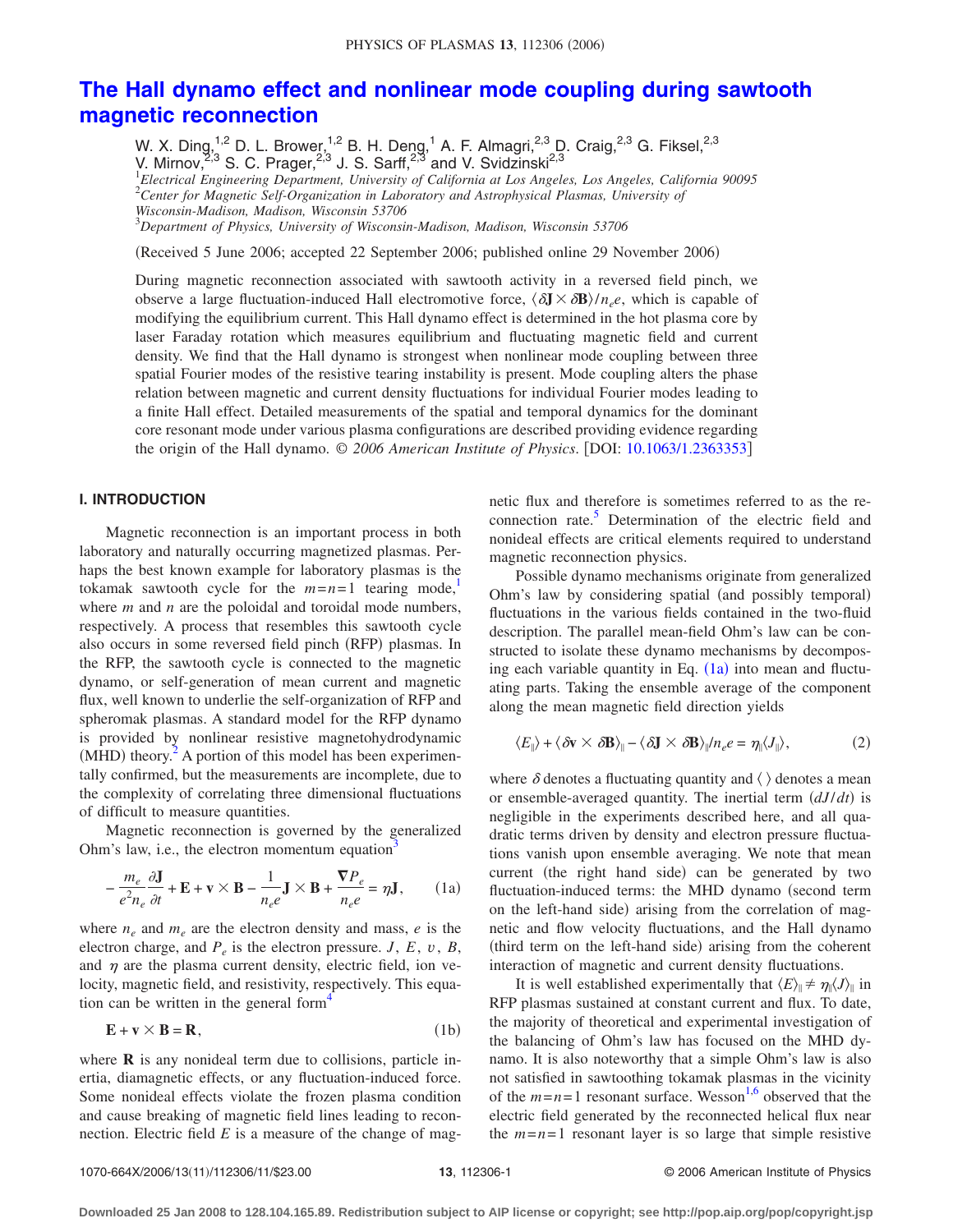dissipation is inadequate to describe Joint European Torus (JET) tokamak plasmas. He suggests that large electron inertia is able to account for the imbalance between the electric field and current in Ohm's law. Another model suggests that stochastization of field lines, resulting from the interaction of fundamental  $m=n=1$  helical mode with modes of other periodicities, plays an important role in the sawtooth collapse. The possibility for dynamo effects has not been investigated.

In this paper we consider the dynamo process as observed in Madison Symmetric Torus (MST) RFP plasmas.<sup>8</sup> In MST, the sawtooth cycle is very distinct and robust, providing a convenient marker for diagnosing magnetic relaxation effects. Plasmas in other RFP experiments exhibit less robust sawtooth behavior for unknown reasons.) In the sawtooth crash phase, magnetic flux generation is particularly strong, and there is a fast global change in the equilibrium current profile. There are other connected effects as well, such as a degradation in energy and particle confinement, which are not discussed here. Multiple tearing instabilities are observed throughout the sawtooth cycle, attaining their largest amplitude just before or during the crash. In the nonlinear resistive MHD model, $\frac{9}{2}$  these tearing modes create a  $\langle \delta v \times \delta B \rangle$  dynamo which balances Ohm's law. Probe measurements in the low-temperature plasma edge<sup>10</sup>  $(r/a > 0.90)$  reveal that Ohm's law is indeed balanced by the  $\langle \delta v \times \delta B \rangle$  (MHD) dynamo. It is interesting to note, however, that the MHD dynamo in these experiments disappears as the probes are moved toward the plasma interior  $(r/a = 0.85)$ . It may be important that this is also the vicinity of the toroidal field reversal surface where *m*= 0 modes are resonant. In the high-temperature plasma core  $(r/a < 0.5)$ , measurements using passive Doppler spectrometry reveal significant MHD dynamo associated with *m*= 1 modes, but the radial resolution was limited by the chord-integrating nature of the measurement. $\frac{11}{11}$  Active spectroscopy is currently being developed to localize the core MHD dynamo measurements.

Recent analytical quasilinear calculations suggest that the Hall dynamo may be dominant for the hot plasma interior, at least near a mode-rational surface.<sup>12</sup> Calculations of Hall dynamo for astrophysical applications $13,14$  $13,14$  and labora-tory plasma measurements<sup>15[,16](#page-10-11)</sup> also indicate that the Hall dynamo is significant. Therefore, experimental measurements of all important terms in the generalized Ohm's law with good radial resolution spanning the minor radius are necessary to understand a possible composite dynamo process that includes both MHD and Hall dynamo physics.

In this paper, a fast laser-based Faraday rotation diagnostic is employed to measure magnetic field and current density changes during reconnection events for sawtoothing plasmas in MST. Both the time evolution of the profiles of the mean (axisymmetric) quantities and the fluctuations of magnetic field and current density are measured. We report two experimental results. First, the two-fluid Hall dynamo effect is large and balances the mean inductive electric field produced during the sawtooth crash in the hot plasma core for the dominant core resonant mode. The current density profile (and its change during a sawtooth crash) is determined by a combination of the Hall dynamo and inductive electric field.

The Hall dynamo is generated by tearing instabilities, which are manifest as several spatial Fourier modes. Second, we observe that the Hall dynamo is strongest when nonlinear coupling between spatial Fourier modes is present. Nonlinear coupling alters the phase relationship between current and magnetic field fluctuations so as to increase substantially the strength of the Hall dynamo. The two-fluid Hall electromotive force acts to regulate the plasma electric field and impacts the magnetic reconnection process.

This paper is organized as follows: in Sec. II, the experimental technique and analysis methods are described; in Sec. III, detailed experimental measurements of magnetic fluctuations and Hall dynamo in the core plasma are presented; Sec. IV contains discussion of Hall dynamo relative to MHD dynamo and the role played by the Hall dynamo in magnetic reconnection; and Sec. V contains a summary of experimental results and conclusions.

# **II. EXPERIMENTAL TECHNIQUE AND MEASUREMENT METHOD**

The MST RFP is a toroidal confinement device, like the tokamak, but with toroidal magnetic field comparable to poloidal magnetic field.<sup>8</sup> It has major radius  $R<sub>o</sub>=1.5$  m, minor radius *a*= 0.52 m. All data presented in this paper are for deuterium plasmas with discharge current  $I_p = 350 - 400$  kA, line-averaged electron density  $\bar{n}_e \sim 1 \times 10^{19}$  m<sup>-3</sup>, reversal parameter  $F(=B_{\phi}(a)/\langle B_{\phi}\rangle) \sim -0.22$ , and electron temperature  $T_e \sim T_i \sim 300$  eV. RFP plasmas have  $q \le 1$  everywhere within the plasma cross section [where  $q = (r/R)(B_{\phi}/B_{\theta})$  is the safety factor<sup>a</sup> and are therefore susceptible to large amplitude magnetic fluctuations dominated by tearing instabilities.<sup>2</sup> We focus here on standard RFP plasmas without current profile control so that magnetic fluctuations are large  $(\sim 1\%)$ . A set of 64 equally spaced magnetic coils (with poloidal and toroidal separation) is used to measure magnetic fluctuations at the plasma edge due to resistive tearing modes. The magnetic fluctuation amplitude for a specified mode number  $(m, n)$  is obtained by spatial Fourier transformation from the magnetic coil array signals  $({\sim}b_{m,n}e^{i(m\theta+n\varphi)})$ . Herein, we focus primarily on the role of the dominant, core resonant,  $(1,6)$  resistive tearing mode with frequency in the range  $\sim$  15–20 kHz.

The internal equilibrium poloidal magnetic field, magnetic field fluctuations, and current density fluctuations are measured by a fast (time response  $\sim$  4  $\mu$ s) Faraday rotation diagnostic<sup>17[,18](#page-10-13)</sup> where 11 vertical chords (separation  $\sim$ 8 cm) simultaneously probe the plasma cross section. The diagnostic approach employs two distinct but collinear far-infrared (FIR) laser beams to probe the plasma. The nonperturbing probe beams are frequency offset and have counter-rotating circular polarizations. Because of plasma birefringence, each beam experiences a different value of refractive index upon propagation through the plasma. The difference in refractive index is related to the Faraday rotation angle  $\Psi$ , according to the relation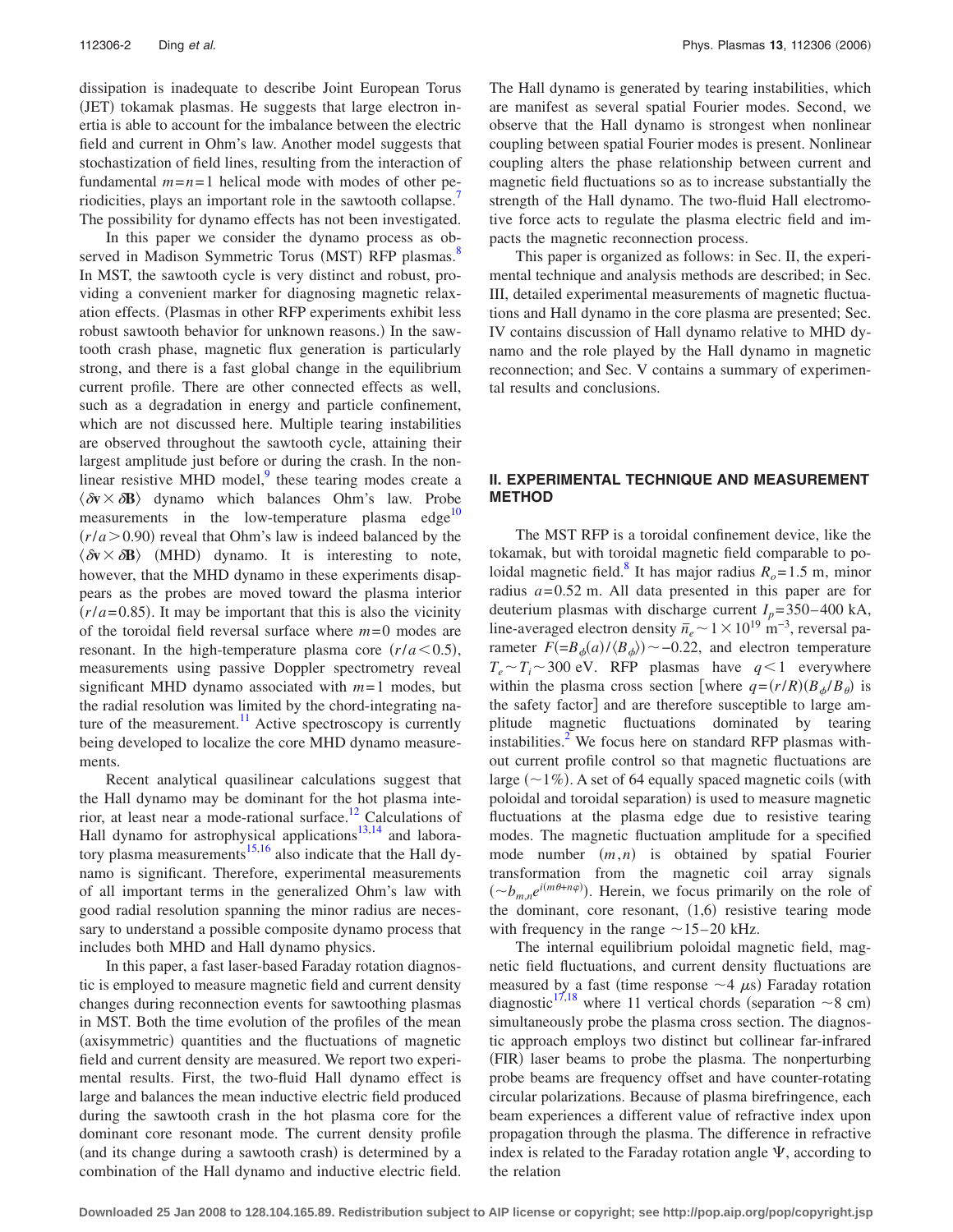<span id="page-2-0"></span>
$$
\Psi = \frac{2\pi}{\lambda} \int \frac{(n_R - n_L)}{2} dz = 2.62 \times 10^{-13} \lambda_0^2 \int n_e B_z dz
$$

$$
= c_F \int n_e B_z dz, \qquad (3)
$$

where  $B_z$  is the component of the magnetic field parallel to the FIR beams,  $n_e$  is the electron density,  $\lambda_0$  is the laser wavelength,  $z^2 = r^2 - x^2$ , *x* is the impact parameter of probe beam  $(x=0$  corresponds to vacuum vessel center), and *r* is minor radius, all in MKS units. Refractive indices for the right-hand and left-hand circularly polarized waves are denoted by  $n_R$  and  $n_L$ , respectively. A multichord interferometer provides electron density along the same sightlines as the Faraday rotation measurement with the measured phase  $\Phi$ , being given by

$$
\Phi = \frac{2\pi}{\lambda} \int \frac{n_R + n_L}{2} dz \approx 2.82 \times 10^{-15} \lambda_0 \int n_e dz
$$

$$
= c_I \int n_e dz.
$$
 (4)

The FIR laser beams are at nominal wavelength  $\lambda_0$  $= 432 \mu m$  (694 GHz) and operated at a slight difference frequency of  $\Delta \omega / 2 \pi \approx 750$  kHz. The 11 chord polarimetry and interferometry data are routinely sampled at 1 MHz with the different frequency being aliased down to  $\sim$ 250 kHz. This results in a 4  $\mu$ s time response (nonaliased time response  $\sim$ 1  $\mu$ s), which is sufficient to follow the equilibrium and fluctuation dynamics of interest. A digital phase comparator technique is employed to extract the phase information for both the polarimeter and interferometer.<sup>19</sup> Typical polarimeter system rms noise levels are 1 mrad  $(\approx 0.05^{\circ})$  at 20 kHz bandwidth. Combined Faraday rotation and interferometer measurements enable us to infer internal magnetic field structure and its fluctuations. The equilibrium toroidal current density distribution is obtained from the measured poloidal field through use of Ampère's law.

Inductive toroidal electric field in the core plasma, induced by the sawtooth collapse, can also be determined using Faraday's law and is given by

$$
E_{\phi}(r) = \frac{V_L}{2\pi R} - \int_r^a \frac{\partial}{\partial t} B_{\theta}(r') dr', \qquad (5)
$$

where  $V_L$  is the loop voltage measured at the plasma surface and the second term is obtained by measurement of equilibrium dynamics. $2^{\circ}$  In the plasma core, magnetic field direction is largely in the toroidal direction; therefore,  $E_{\phi} \approx E_{\parallel}$ . The electrical resistivity has been measured to be  $\eta \sim (2-4)$  $\times 10^{-7}$  Ω m<sup>-1</sup> in this region.<sup>21</sup>

<span id="page-2-1"></span>

FIG. 1. Time history of plasma discharge current and toroidal magnetic field for a standard MST discharge. Each fast increase of toroidal magnetic field corresponds to a discrete sawtooth crash (or magnetic reconnection event).

For core magnetic and current density fluctuation measurements, detailed analysis of the phase signals is required. Since the measured Faraday rotation angle depends on both the density and magnetic field, it is necessary to separate the two in order to isolate the fluctuating magnetic field.<sup>22</sup> By rewriting Eq. ([3](#page-2-0)) in terms of the equilibrium and fluctuating quantities for each variable (e.g.,  $\Psi = \Psi_0 + \tilde{\Psi}$ ,  $B_z = B_{0z} + \tilde{B}_z$ ,  $n_e = n_0 + \tilde{n}$ ), the fluctuating part of the Faraday rotation signal becomes

$$
\tilde{\Psi} = c_F \left( \int B_{0z} \tilde{n} \, dz + \int \tilde{B}_z n_0 \, dz \right),\tag{6}
$$

where the second-order term,  $c_F \int \tilde{B}_z \tilde{n} \, dz$ , is negligible because both  $\tilde{n}$  and  $\tilde{B}_z$  are small. From this equation we see that the fluctuating part of the polarimetry signal is the sum of the fluctuating electron density weighted by equilibrium magnetic field, and the fluctuating magnetic field weighted by equilibrium density.

For the six chords nearest the magnetic axis, the  $\int B_{0z} \tilde{n} dz$  term is negligible and  $\tilde{\Psi} \approx c_F \int \tilde{B}_z n_0 dz$ . This holds true for two reasons: (1) the component of the equilibrium poloidal field parallel to the central chords  $(B_{0z})$  is small, and (2)  $\int \vec{n} dz \rightarrow 0$  for the measured fluctuations since  $m=1.^{23}$  By using measured values for equilibrium poloidal magnetic field and electron density fluctuations, it can be shown that  $\int B_{0z} \tilde{n} dz \leq 0.05^{\circ}$ , which is less than the noise level. Finite contributions from the toroidal magnetic field to the Faraday signal resulting from misalignment have also been considered and found to be negligible. Further details on how the local magnetic and current density fluctuation information is obtained will be given in Sec. III C.

## **III. EXPERIMENTAL RESULTS**

#### **A. Equilibrium current density profile dynamics**

Many parameters in MST plasmas display a sawtooth cycle due to relaxation oscillations in the plasma core. A typical MST discharge history is shown in Fig. [1.](#page-2-1) Sawtooth crashes, characterized by changes in toroidal flux, are denoted by prompt increases in the average toroidal field  $\langle B_{\phi} \rangle$ . To determine the time evolution of mean (magnetic surface averaged) quantities, we ensemble average measured quanti-

**Downloaded 25 Jan 2008 to 128.104.165.89. Redistribution subject to AIP license or copyright; see http://pop.aip.org/pop/copyright.jsp**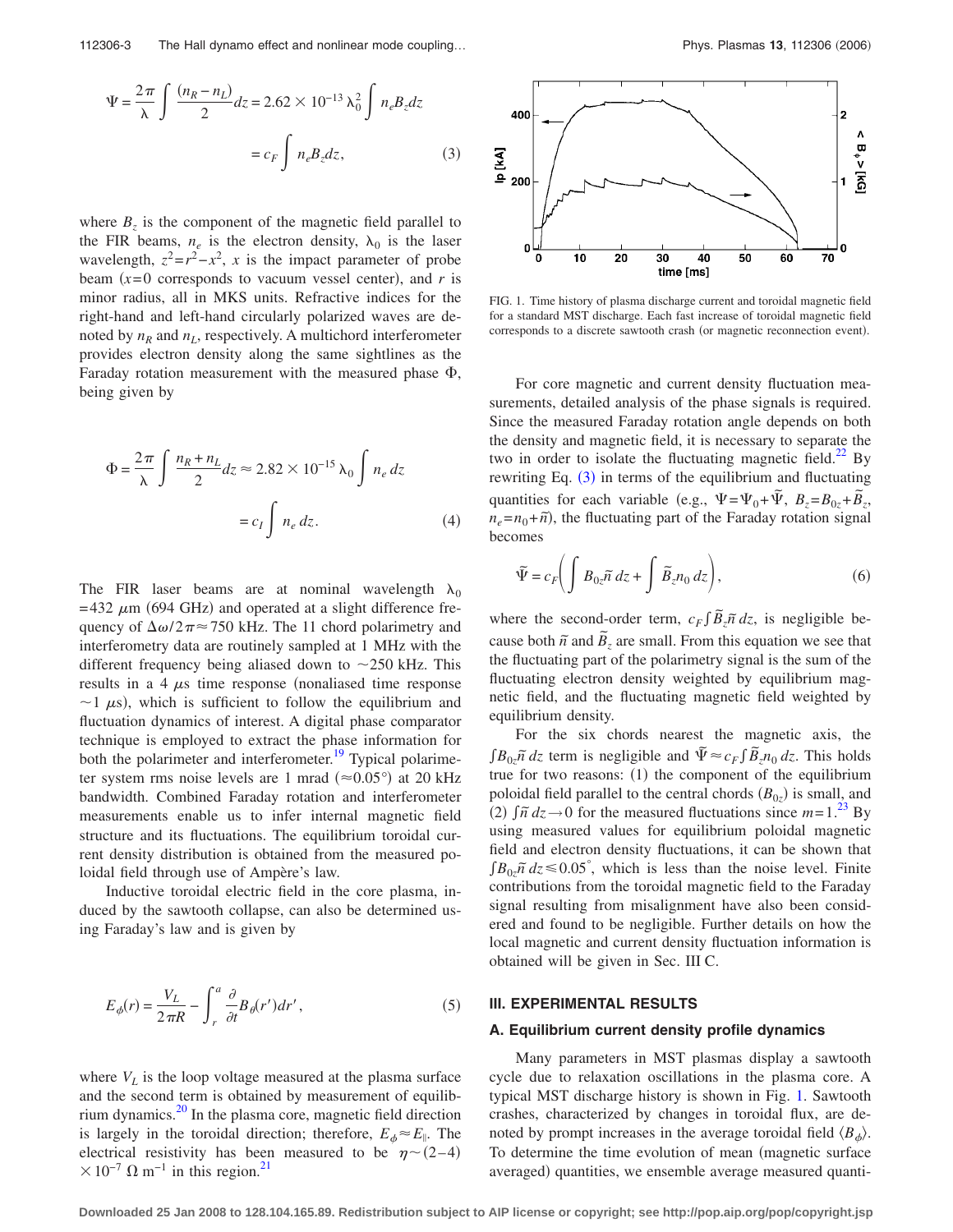<span id="page-3-0"></span>

<span id="page-3-1"></span>

FIG. 2. Ensemble averaged sawtooth dynamics of (a) core plasma soft-x-ray emission and (b) average toroidal magnetic field during sawtooth cycle. Time  $t = 0$  denotes sawtooth crash.

) equilibrium parallel current density profile and (b) inductive electric field over sawtooth crash.

ties over many reproducible sawtooth cycles, thereby eliminating the contribution of fluctuations. For example, ensemble averaged soft-x-ray emission over the sawtooth crash is plotted in Fig.  $2(a)$  $2(a)$ , which indicates an electron temperature drop in the plasma core at the crash. Energy is suddenly released within approximately  $100-200 \mu s$  after the stable, slowly ramping  $(2-3 \text{ ms})$  heating phase. This cycle is very similar to sawtooth phenomena observed in tokamaks and other toroidal fusion devices. At the crash, one sees an increase in average toroidal magnetic flux as shown in Fig.  $2(b)$  $2(b)$  where  $t=0$  denotes time of the crash. The prompt rise in  $\langle B_{\phi} \rangle$  indicates that the RFP plasma itself must self-generate toroidal magnetic flux (dynamo effect) since there is no externally applied poloidal electric field. It should be noted that the total magnetic energy is reduced after a sawtooth crash even though the toroidal flux is increased.

Fast temporal dynamics of the parallel current density profile  $J_{\parallel}(r,t)$  are determined by measuring magnetic field using Faraday rotation (for poloidal field), motional Stark effect (for toroidal field) and external magnetic coils.<sup>18,[20](#page-10-15)</sup> As shown in Fig.  $3(a)$  $3(a)$ , current density profile flattening during the sawtooth collapse requires very fast  $(100-200 \ \mu s)$  transport from the plasma core to the edge. This current transport timescale is much faster than a resistive time  $(\sim 100 \text{ ms})$  for MST. The induced electric field near the magnetic axis associated with the sudden change of poloidal magnetic flux during relaxation is shown in Fig.  $3(b)$  $3(b)$ . The force associated with  $E_{\parallel}(r,t) \sim 40$  V/m is far greater than the collision force  $\eta J \sim 1$  V/m. Moreover, although the enhanced electric field is in the same direction as the toroidal current density,  $J_{\phi}(0)$ actually drops about 20% at the crash. Thus another force must be acting on the electrons to balance the electric field. Phenomenologically, one could attribute this effect to enhanced anomalous resistivity in the core. However, in the plasma edge the inductive electric field is perpendicular or even opposite to the current direction, making anomalous resistivity insufficient to balance the electric field. Therefore, a physical mechanism for the self-generation of current is required and needs to be experimentally identified. A magnetic fluctuation-induced electromotive force, either the MHD or Hall dynamo as shown in parallel Ohm's law [see Eq.  $(2)$  $(2)$  $(2)$ ], is believed necessary to balance the electric field and redistribute the mean current during a relaxation event.

#### **B. Parallel component of Hall dynamo**

Before proceeding to describe measurements of the Hall dynamo effect in MST, it is necessary to first express the parallel component in a form most suitable for experimental determination. The poloidal and toroidal components in cylindrical coordinates are

$$
\langle \delta J \times \delta B \rangle_{\theta} = \langle \delta j_{\phi} \delta b_{r} \rangle - \langle \delta j_{r} \delta b_{\phi} \rangle, \tag{7a}
$$

$$
\langle \delta J \times \delta B \rangle_{\phi} = \langle \delta j_r \delta b_\theta \rangle - \langle \delta j_\theta \delta b_r \rangle, \tag{7b}
$$

where  $\langle \cdots \rangle = (1/4\pi^2) \int_0^{2\pi} \int_0^{2\pi} d\theta d\phi$  denotes a magnetic surface average. These two components can be simplified by using  $\mathbf{\nabla} \cdot \delta \mathbf{B} = 0$ ,  $\nabla \times \delta \mathbf{B} = \mu_0 \delta \mathbf{J}$ , where  $\delta b_l$  $=1/4\pi^2 \int_0^{2\pi} \int_0^{2\pi} i \delta b_l \delta b_l d\theta d\phi = 0, l=r, \theta, \phi, \delta/\partial \theta \rightarrow im, \delta/\partial \phi$  $\rightarrow$ *in* for a flux surface average. This yields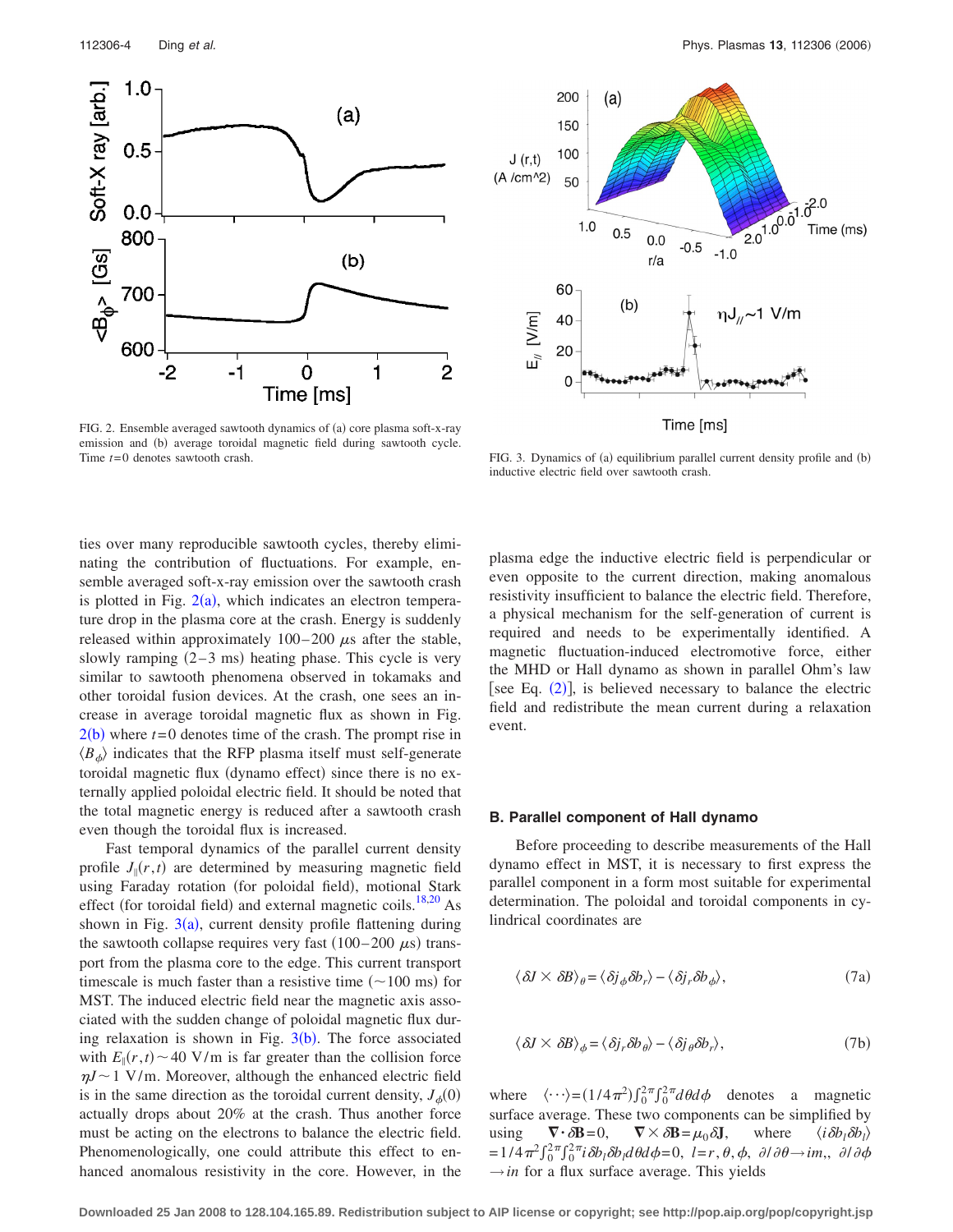112306-5 The Hall dynamo effect and nonlinear mode coupling... Phys. Plasmas **13**, 112306 (2006)

$$
\mu_0 \langle \delta J \times \delta B \rangle_{\theta} = \mu_0 (\langle \delta j_{\phi} \delta b_r \rangle - \langle \delta j_r \delta b_{\phi} \rangle) = \left\langle \left( \frac{1}{r} \frac{\partial}{\partial r} r \delta b_{\theta} - \frac{1}{r} \frac{\partial}{\partial \theta} \delta b_r \right) \delta b_r \right\rangle - \left\langle \left( \frac{1}{r} \frac{\partial \delta b_{\phi}}{\partial \theta} - \frac{1}{R} \frac{\partial \delta b_{\theta}}{\partial \phi} \right) \delta b_{\phi} \right\rangle
$$

$$
= \left\langle \delta b_r \frac{1}{r} \frac{\partial}{\partial r} r \delta b_{\theta} \right\rangle - \left\langle -\frac{in}{R} \delta b_{\theta} \left( \frac{iR}{n} \frac{1}{r} \frac{\partial}{\partial r} (r \delta b_r) - \frac{R}{r} \frac{m}{n} \delta b_{\theta} \right) \right\rangle
$$

$$
= \left\langle \delta b_r \frac{1}{r} \frac{\partial}{\partial r} r \delta b_{\theta} \right\rangle - \left\langle \delta b_{\theta} \frac{1}{r} \frac{\partial}{\partial r} r \delta b_r \right\rangle.
$$
(8a)

Similarly, we obtain

$$
\mu_0 \langle \delta I \times \delta B \rangle_{\phi} = \mu_0 (\langle \delta j_r \delta b_{\theta} \rangle - \langle \delta j_{\theta} \delta b_r \rangle) = \left\langle \left( \frac{1}{r} \frac{\partial \delta b_{\phi}}{\partial \theta} - \frac{1}{R} \frac{\partial \delta b_{\theta}}{\partial \phi} \right) \delta b_{\theta} \right\rangle - \left\langle \left( \frac{1}{R} \frac{\partial \delta b_r}{\partial \phi} - \frac{\partial \delta b_{\phi}}{\partial r} \right) \delta b_r \right\rangle
$$
  
\n
$$
= \frac{m}{r} \left\langle i \delta b_{\theta} \left[ \frac{iR}{rn} \frac{\partial}{\partial r} (r \delta b_r) - R \frac{m}{rn} \delta b_{\theta} \right] \right\rangle + \left\langle \delta b_r \frac{1}{r} \frac{\partial (r \delta b_{\phi})}{\partial r} \right\rangle
$$
  
\n
$$
= -\frac{R}{r} \frac{m}{n} \left\langle \delta b_{\theta} \frac{1}{r} \frac{\partial}{\partial r} (r \delta b_r) \right\rangle + \left\langle \frac{1}{r} \frac{\partial}{\partial r} \left[ \frac{iR}{n} \frac{\partial}{\partial r} (r \delta b_r) - R \frac{m}{n} \delta b_{\theta} \right] \delta b_r \right\rangle
$$
  
\n
$$
= -\frac{R}{r} \frac{m}{n} \left\langle \delta b_r \frac{\partial}{\partial r} (\delta b_{\theta}) \right\rangle - \frac{R}{r} \frac{m}{n} \left\langle \delta b_{\theta} \frac{1}{r} \frac{\partial}{\partial r} (r \delta b_r) \right\rangle.
$$
 (8b)

The parallel component of Hall dynamo is defined as

$$
\frac{\langle \delta \mathbf{J} \times \delta \mathbf{B} \rangle_{\parallel}}{n_e e} = \frac{\langle \delta \mathbf{J} \times \delta \mathbf{B} \rangle}{n_e e} \cdot \frac{\mathbf{B}}{B}
$$

$$
= \frac{1}{n_e e} \left[ \langle \delta \mathbf{J} \times \delta \mathbf{B} \rangle_{\theta} \frac{B_{\theta}}{B} + \langle \delta \mathbf{J} \times \delta \mathbf{B} \rangle_{\phi} \frac{B_{\phi}}{B} \right].
$$
(9)

This expression can be further simplified in terms of  $(\delta b_r, \delta b_\theta)$  in the vicinity of the resonant surface  $(r=r_s)$  by using the relation  $\mathbf{k} \cdot \mathbf{B} = (m/r_s)B_\theta + (n/R)B_\phi = 0$ , leading to

<span id="page-4-0"></span>
$$
\frac{\langle \delta \mathbf{J} \times \delta \mathbf{B} \rangle_{\parallel}}{n_e e} = \frac{A_1}{n_e e} \left\langle \delta b_r \frac{\partial}{\partial r} \delta b_\theta \right\rangle - \frac{A_2}{n_e e} \left\langle \frac{1}{r} \delta b_\theta \frac{\partial}{\partial r} r \delta b_r \right\rangle
$$

$$
+ \frac{B_\phi}{B} \frac{\delta b_r \delta b_\theta}{r} \frac{1}{n_e e} \approx A_1 \frac{\langle \delta j_\phi \delta b_r \rangle}{n_e e}, \qquad (10)
$$

where

$$
A_1 = \frac{B_\theta}{B} \left[ 1 + \left( \frac{mR}{nr_s} \right)^2 \right] = \frac{B_\theta}{B} \left[ 1 + \left( \frac{B_\phi}{B_\theta} \right)^2 \right],
$$
  

$$
A_2 = \frac{B_\theta}{B} \left[ 1 - \left( \frac{mR}{nr_s} \right)^2 \right] = \frac{B_\theta}{B} \left[ 1 - \left( \frac{B_\phi}{B_\theta} \right)^2 \right].
$$

 $B_{\phi}$ ,  $B_{\theta}$ , and *B* are the known equilibrium toroidal, poloidal, and total magnetic field. The term

$$
\frac{A_2}{n_e e} \left\langle \frac{1}{r} \delta b_\theta \frac{\partial}{\partial r} r \delta b_r \right\rangle
$$

is found to be small in experiments (as will be shown later in Sec. III C) where  $\delta b_{\theta}(r_s) \sim 0$  and  $\partial \delta b_r / \partial r \le \partial \delta b_{\theta} / \partial r$  for tearing modes. In addition,

$$
\left(\frac{B_{\phi}}{B}\frac{\delta b_r \delta b_{\theta}}{r}\frac{1}{n_e e}\right) \leqslant \frac{A_1}{n_e e}\Bigg(\delta b_r \frac{\partial}{\partial r}\delta b_{\theta}\Bigg)
$$

near the resonant surface [see Eq.  $(10)$  $(10)$  $(10)$ ]. To see this, we perform a Taylor expansion near resonant surface giving

$$
\frac{\delta b_r \delta b_\theta}{r_s} = \delta b_r \left(\frac{\partial}{\partial r} \delta b_\theta\right) \left(\frac{r - r_s}{r_s}\right) \left(\delta b_r \frac{\partial}{\partial r} \delta b_\theta\right),\,
$$

where

$$
\left|\frac{r-r_s}{r_s}\right| < 1
$$

and  $\delta b_{\theta}(r_s) = 0$ . Therefore,  $A_1 \langle \delta j_{\phi} \delta b_r \rangle / n_e e$  is the dominant term in Eq.  $(10)$  $(10)$  $(10)$  and is used to determine the Hall dynamo near the resonant surface.

#### **C. Hall dynamo measurement**

To investigate the role of the Hall dynamo  $(\delta J)$  $\times \delta \mathbf{B}$ /<sub>||</sub>/ $n_e$ e) on the mean current density profile, we require measurement of (1) the local current density fluctuation  $\delta j_{\phi}$ ; (2) local magnetic field fluctuations  $\delta b_r$  and  $\delta b_{\theta}$ ; and (3) their coherent interaction or correlation. In the following, each of these measurements will be discussed.

First, local current density fluctuations are measured directly by Faraday rotation. It has previously been established $^{22}$  that the current fluctuation between polarimeter chords can be described by

$$
\delta I_{\phi} \approx \int_{x_1} \delta \mathbf{B} \cdot d\mathbf{l} - \int_{x_2} \delta \mathbf{B} \cdot d\mathbf{l} = \Delta \tilde{\psi}/c_F \bar{n}_e \mu_0, \tag{11}
$$

where  $\tilde{\psi} = c_F \int n_e \delta \mathbf{B} \cdot d\mathbf{l} \approx c_F \overline{n}_e \int \delta \mathbf{B} \cdot d\mathbf{l}$  is the fluctuating Faraday rotation signal,  $x_1$  and  $x_2$  are impact parameters of the selected chord pair, and  $\bar{n}_e$  is the mean electron density.

**Downloaded 25 Jan 2008 to 128.104.165.89. Redistribution subject to AIP license or copyright; see http://pop.aip.org/pop/copyright.jsp**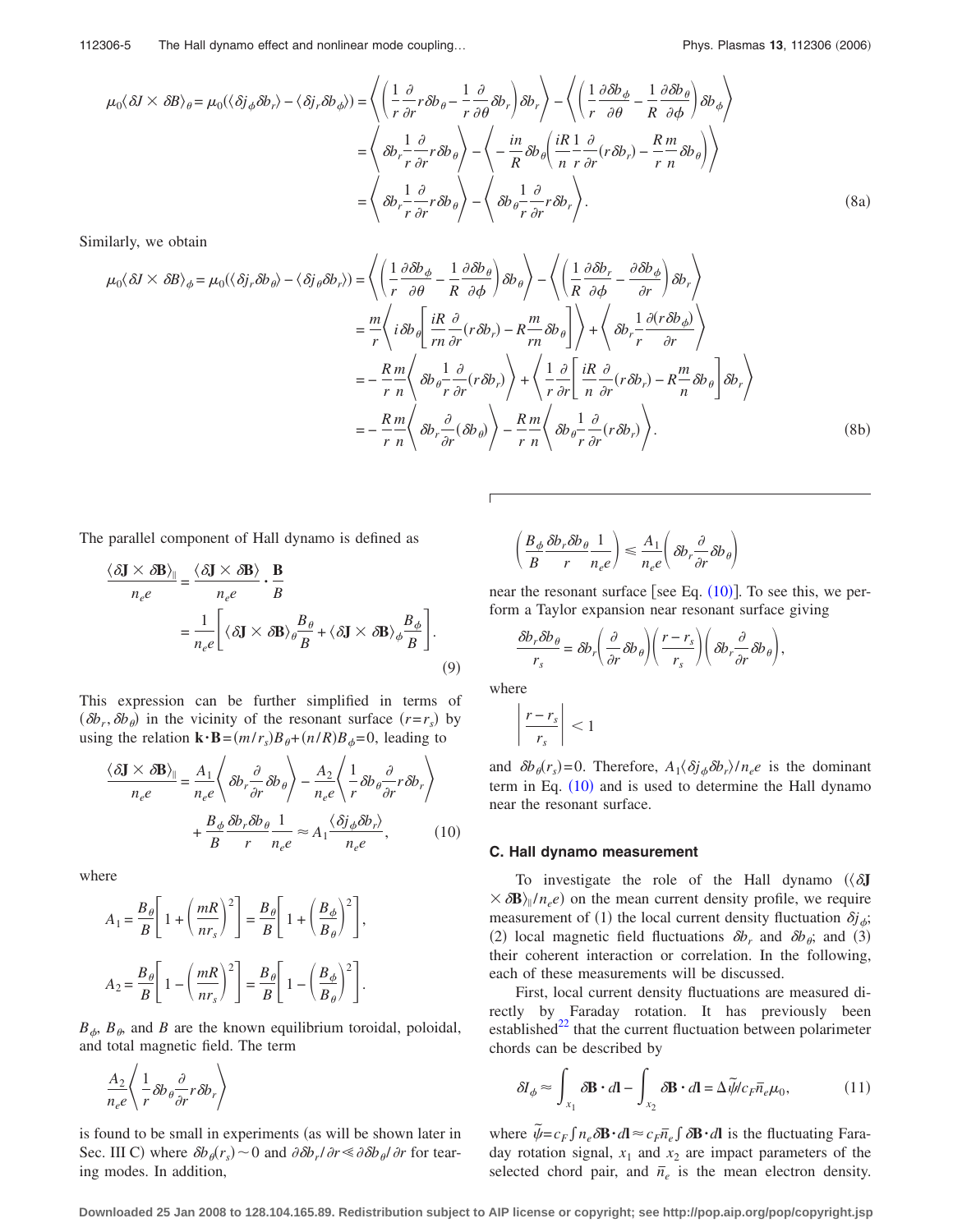<span id="page-5-0"></span>

FIG. 4. Current density fluctuation spatial profile for (1,6) mode. Fluctuations peak at resonant surface and reverse sign cross magnetic axis.

Treating the density as constant and removing it from the integral is valid for MST profiles that are rather flat.<sup>23</sup> Errors introduced by this assumption are  $\leq 10\%$ . The above equation then represents a straightforward application of Ampère's law to the loop defined by adjacent Faraday rotation chords and holds true for the central six polarimeter chords where the density fluctuations are negligible due to the small density gradient in the core and the *m*= 1 nature of the perturbation, as discussed earlier. This line-averaged measure of the current fluctuation  $(\delta I)$  can then be inverted to obtain the local current density perturbation  $\delta j_{\phi}(r)$ , through application of an asymmetric Abel inversion technique.<sup>24</sup> Since the measured helical current fluctuation is localized near the resonant surface, the local current density fluctuation  $\delta j_{\phi}$  can be directly measured by the pair of chords nearest the resonant surface, as shown in Fig. [4.](#page-5-0) It is determined that the current density fluctuation (1) peaks at the resonant surface, (2) reaches an amplitude  $\delta j_{\phi}/J_0 \sim 5\%$ −6% at the sawtooth crash, and (3) perturbation radial extension  $\leq 8$  cm. Results shown are for the dominant, core resonant, (1,6) tearing mode. Current density fluctuation dynamics are directly measured, thereby permitting one to correlate local current fluctuations to global magnetic fluctuations.

Second, the local magnetic fluctuation profile can be obtained by integrating the current fluctuation distribution. However, to determine more precisely the magnetic and current density fluctuation profiles, we have developed a simple fitting routine where it is assumed that the resonant current density fluctuation profile has the form  $\delta j_{\phi}(r)$  $=j_a \exp\{-[(r-r_s)/w]^2\}$ , with  $j_a$  (amplitude),  $r_s$  (surface location), and *w* (width) serving as free parameters. Each parameter is quantified by making a best fit to the measured fluctuating Faraday rotation profiles. Once the fluctuating current density distribution is identified, the magnetic fluctuation spatial profile can be obtained by using  $\nabla \times \delta B = \mu_0 \delta J$ ,  $\nabla \cdot \delta B = 0$ , and  $\nabla \cdot \delta J = 0$  in a cylindrical geometry. Determination of the magnetic fluctuation spatial profile for a specific mode  $(m, n)$ , is accomplished by integrating the above

<span id="page-5-1"></span>

FIG. 5. Faraday rotation fluctuation amplitude for different chords. Circles represent measured Faraday rotation fluctuation. Solid line is fitting result.

equations assuming  $\delta j_{\perp} \ll \delta j_{\parallel}$  and using the boundary condition  $\delta b_r(a) = 0$ . Therefore, a modeled Faraday rotation fluctuation for a specified current perturbation is described by

$$
\widetilde{\psi}^{M}(j_{a}, r_{s}, w) = c_{F} \int n_{e}(r) (\delta b_{r} \sin \theta + \delta b_{\theta} \cos \theta) dz
$$

and can be constructed for each chord by minimizing

$$
\chi^2 = \sum_{i=1}^6 \frac{\left[\tilde{\psi}_i - \tilde{\psi}_i^M(j_a, r_s, w)\right]^2}{\sigma_i^2} + \frac{\left[\delta b_\theta^M(a) - b_\theta(a)\right]^2}{\sigma^2}
$$

with respect to the free parameters  $(j_a, r_s,$  and *w*). For this expression,  $\sigma_i$  and  $\sigma$  are measurement errors,  $b_{\theta}(a)$  is measured by magnetic coils mounted inside the vessel, and  $b^M_{\theta}(a)$ is a modeled value. In the minimization procedure we specify  $j_a$ ,  $r_s$ , and *w* and obtain both the magnetic field and current density fluctuation profiles. The measured Faraday rotation fluctuation profile and best fit result are shown in Fig. [5.](#page-5-1) Details of the analysis procedure have been previously described.<sup>24</sup>

The resulting magnetic field and current density fluctuation spatial profiles for the core resonant  $(1,6)$  mode are shown in Fig. [6.](#page-5-2) Uncertainty due to the fitting procedure and experimental error is also estimated. Radial magnetic field fluctuations are observed to extend continuously through the rational surface indicating their resistive nature. Poloidal

<span id="page-5-2"></span>

FIG. 6. (a) Radial and poloidal magnetic fluctuation spatial profile for dominant (1,6) mode. (b) Corresponding current density fluctuation spatial profile.

**Downloaded 25 Jan 2008 to 128.104.165.89. Redistribution subject to AIP license or copyright; see http://pop.aip.org/pop/copyright.jsp**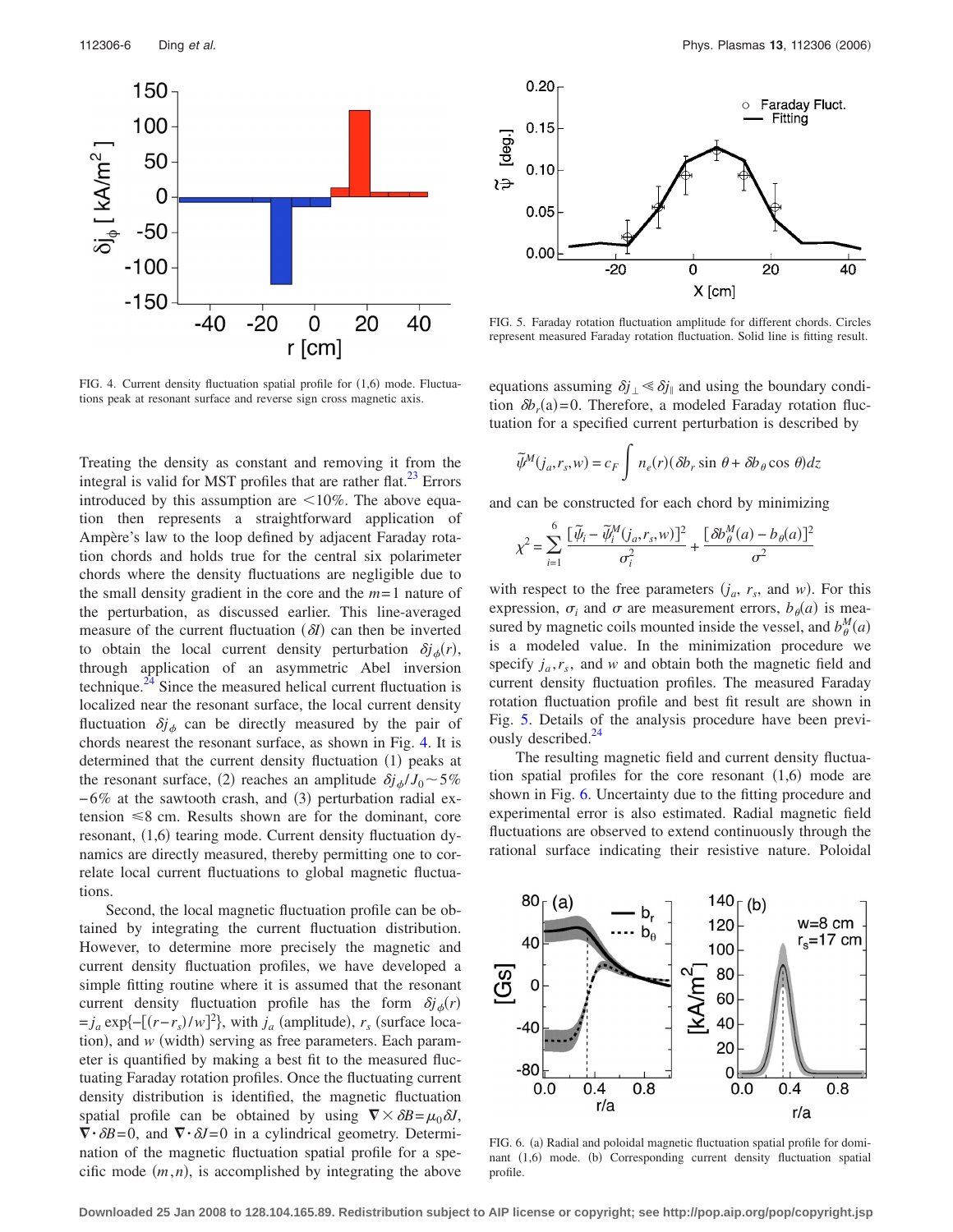<span id="page-6-0"></span>

<span id="page-6-1"></span>

FIG. 8. Hall dynamo spatial profile for  $(1,6)$  mode showing a peak at the resonant surface.

FIG. 7. (a) Dynamics of Hall dynamo (solid line) and inductive electric field (dashed line) during magnetic relaxation event. Time  $t=0$  denotes the sawtooth crash. Data have been ensemble averaged over 380 independent sawtooth events. (b) Phase difference between current and magnetic field fluctuations and (c) current density fluctuations dynamics over sawtooth crash.

magnetic fluctuations change sign across the resonant surface, in qualitative agreement with previous measurements by probes in OHTE and  $ZT-40^{25}$  and MHD computation.<sup>2,[9](#page-10-4)</sup> A maximum in the current density fluctuation  $(\delta j_{\phi}/J_0 \sim 4.5\%)$ occurs at  $r_s = 17$  cm where the  $(1,6)$  mode resonant surface is located based on equilibrium magnetic field measurements. The fluctuating current channel radial width is approximately 8 $\pm$ 3 cm. Amplitude, radial width, and location are all consistent with the direct current density fluctuation measurement discussed earlier in this section. Near the resonant surface, measurements show  $\delta b_{\theta}(r_s) \sim 0$ ,  $\partial b_r / \partial r \ll / \partial b_{\theta} / \partial r$ , and  $B_{\phi} \ge B_{\theta}$ , justifying the simplification made in Eq. ([10](#page-4-0)), where the Hall dynamo parallel component was derived.

The current sheet width is greater than the resistive MHD layer  $(\sim 0.2 \text{ cm})$  and ion acoustic gyroradius  $\rho_s$ =2.0 cm. However, it is found to be comparable to the magnetic island width, and ion skin depth,  $c/\omega_{pi}$  ~ 10 cm in MST. Although the reconnection current layer width exceeds the simple linear MHD estimate, measured profiles are consistent with the tearing mode expectation that the current perturbation is local and magnetic perturbation is global.

Finally, the phase between  $\delta j_{\phi}$  and  $\delta b_r$  can be obtained by ensemble averaging. In MST, rotation of the low-*n* magnetic modes transfers their spatial structure in the plasma frame into a temporal evolution in the laboratory frame. Since the magnetic modes are global, for convenience we correlate  $\delta j_a$  to a specific helical magnetic mode obtained from spatial Fourier decomposition of measurements from 64 wall-mounted magnetic coils. After averaging over an ensemble of similar events, we can directly determine the phase

between  $\delta j_{\phi}(r_s)$  and  $\delta b_{\theta}(a)$  for the specified mode. Since (1)  $\delta b_r(a)$  and  $\delta b_\theta(a)$  have a fixed phase difference of  $\pi/2$  at the edge where  $j_r = 0$  and (2) the radial magnetic perturbation is expected to have a constant phase at all radii for tearing modes $^{2,12}$  $^{2,12}$  $^{2,12}$  (which has been verified by probe measurements in lower temperature plasmas), we are able to determine the phase between  $\delta j_{\phi}(r_s)$  and  $\delta b_r(r_s)$ . Using this information, along with the magnitude of  $\delta b_r(r_s)$  from Fig. [6,](#page-5-2) we now evaluate  $\langle \delta j_{\phi}(r_s) \delta b_r \rangle$  to determine the Hall effect.

The two-fluid Hall effect is measured to be nonzero with strong temporal dynamics. As shown in Fig.  $7(a)$  $7(a)$ , the Hall dynamo begins increasing dramatically immediately prior to the sawtooth crash, reaching  $\sim 50 \pm 10$  V/m, as shown by the solid line. This occurs because the phase difference between the fluctuating current and magnetic field deviates from 90*°* (by  $\sim$  10<sup>°</sup>) and the current density (as well as magnetic field) fluctuations increase, as shown in Figs.  $7(b)$  $7(b)$  and  $7(c)$ . Away from the sawtooth crash, the Hall electric field (averaged over time window  $-2$  to  $-1$  ms) is relatively small. At this time, the current density fluctuation has a near 90*°* phase difference with radial magnetic field fluctuation, making the cosine of the phase small. The change in phase during the sawtooth crash is primarily ascribed to nonlinear mode coupling as will be discussed in Sec. III D.

The fluctuating current  $\delta j_{\phi}$  peaks at the resonant surface and hence the Hall dynamo has a maximum there as well. As shown in Fig. [8,](#page-6-1) the measured width is  $\sim$ 8 cm. This is estimated by using Eq.  $(10)$  $(10)$  $(10)$  and assuming the current fluctuation phase is spatially constant. The estimated width of the Hall dynamo is subject to fairly large uncertainties  $(\pm 3 \text{ cm})$ , since Eq. ([10](#page-4-0)) is only valid near the resonant surface. Nevertheless, the Hall dynamo is maximum at the resonant surface and an additional dynamo mechanism may be required to balance the induced electric field elsewhere. This is especially true in the core where the spacing between adjacent low order ratio-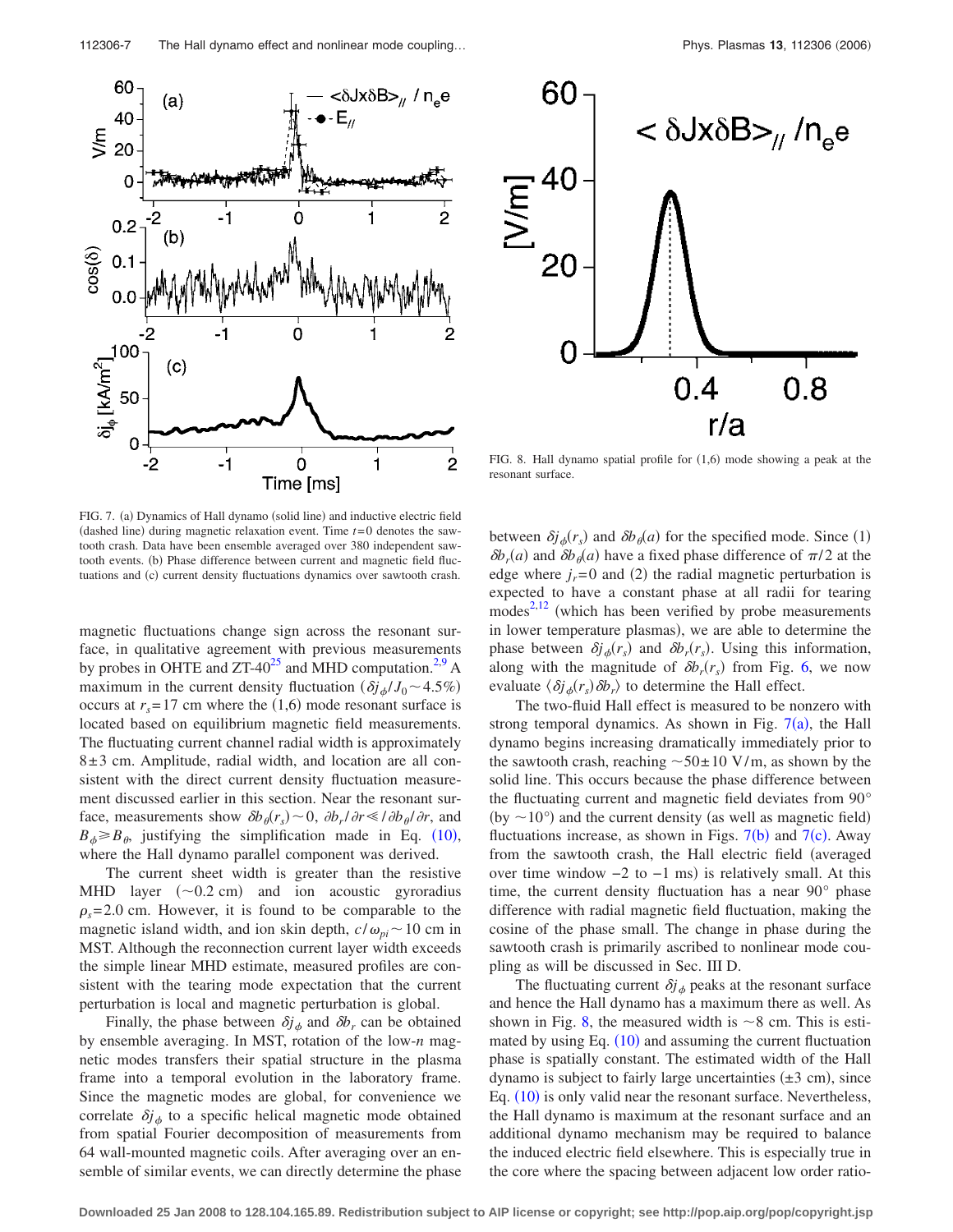nal surfaces is largest. Such a picture is qualitatively consistent with quasilinear theory<sup>12</sup> which predicts a localized Hall dynamo and a more diffuse MHD dynamo away from the resonant surface. However, the measured Hall dynamo width is much greater than that predicted, even when taking the measurement uncertainty into account. These results imply that nonlinear dynamics play an important role.

The Hall dynamo effect is only measured in one location  $(r/a = 0.35)$  corresponding to the  $(1,6)$  mode resonant surface. Contributions from other modes  $[i.e., (1,7), (1,8), \ldots]$  to Hall dynamo at this location is negligible because current density fluctuations from these modes are measured to be small at  $r/a = 0.35$ . The Hall dynamo in the core is found to oppose the mean current. From Fig. [7,](#page-6-0) it is observed that the large Hall electromotive force is comparable to the induced electric field (dashed line) and acts to suppress equilibrium current during plasma relaxation. The resistive force  $\eta J$  is small compared to both the induced electric field and the Hall dynamo during the sawtooth crash. This direct measurement of a substantial Hall dynamo in a high-temperature plasma indicates that two-fluid effects are necessary to understand plasma relaxation.

#### **D. Nonlinear mode-mode interaction**

For the Hall dynamo to be nonzero, the phase between the current density and magnetic field fluctuations for a contributing mode must differ from  $\pi/2$ . In MST, we observe that the phase deviates significantly from  $\pi/2$  only when three-wave coupling is strong. That is, it appears that the phase between current and magnetic field for a specific mode is altered if that mode is nonlinearly coupled to other modes, and the alteration is such as to strengthen the Hall dynamo. We draw this conclusion by comparing the Hall dynamo in standard RFP plasmas to plasmas in which the dominant three-wave interactions are eliminated. This effect of nonlinear mode coupling is similar to recent results from MHD computation.<sup>9</sup>

Experimentally observed phase deviation from  $\pi/2$  [see Fig.  $7(b)$  $7(b)$ ] during a sawtooth crash implies that the Hall dynamo is enhanced. The phase change most likely originates from nonlinear mode coupling in MST plasmas since magnetic fluctuations can interact with the eddy currents generated by global magnetic field perturbations, similar to the effect of an error field<sup>26</sup> or imposed boundary.<sup>27</sup> The measured safety factor at the magnetic axis is  $q(0) \sim 0.2$ , monotonically decreasing at large minor radii. It passes through zero at the reversal surface, being negative at the edge, as shown in Fig. [9.](#page-7-0) From the measured *q* profile, resonant low $n(n=6)$  is the resonant mode closest to the magnetic axis),  $m=1$  magnetic modes will dominate the core magnetic fluctuation wave number spectrum as is frequently observed. In addition to the core resonant modes,  $m=0$   $(n=1,2,...)$ modes are resonant at the reversal surface. Both the *m*= 1 and *m*= 0 tearing modes have a global nature so that nonlinear mode coupling is common.  $28-30$  The three-wave interaction has to satisfy the sum rule

<span id="page-7-0"></span>

FIG. 9. The safety factor *q* profile 0.25 ms before sawtooth crash. The  $m=1$  resonant surfaces and island width are indicated by solid line and the  $m=0$  surface by arrow. Solid circles represent the measured  $q$  profile. Mode resonant surfaces are densely packed resulting in strong mode-mode interaction.

$$
m_1 \pm m_2 = m_3
$$
 and  $n_1 \pm n_2 = n_3$ . (12)

The coupling of two adjacent  $m=1$  modes via interaction with an  $m=0$  mode has been shown to be very important in both experiments and MHD computation.

A typical strong three-wave interaction observed in MST plasmas is that between the  $(1,6)$ ,  $(1,7)$ , and  $(0,1)$  modes. The suppression of one mode is expected to result in a dramatic reduction in the nonlinear mode coupling. In order to identify the role played by nonlinear coupling in the Hall dynamo during the sawtooth crash, we compare standard RFP plasmas with those where the reversal surface (and the  $q=0$  resonance surface) has been removed (i.e., nonreversed MST plasmas where the reversal surface is moved beyond or located at  $r=a$ ). For reversed plasmas, the  $m=1$ ,  $n=5,6,7,...$  mode amplitudes during the sawtooth cycle are shown in Fig.  $10(a)$  $10(a)$ , and found to be comparable to the nonreversed case, as shown in Fig.  $10(b)$  $10(b)$ . This indicates that the *m*= 1 mode does not decrease significantly for non-reversed plasmas. However, the  $m=0$  mode amplitude is significantly reduced [see Fig.  $10(c)$  $10(c)$ ] since its resonant surface is removed. For nonreversed plasmas, measurements reveal the Hall dynamo effect is reduced fivefold compared to standard RFP plasmas and is observed to peak at  $\leq 10$  V/m, as shown in Fig.  $11(a)$  $11(a)$ . The phase between the localized current density fluctuations and global magnetic fluctuation for the  $(1,6)$ mode is also altered as shown in Fig.  $11(b)$  $11(b)$ . From these results it is apparent that to have the phase differ significantly from 90 $^{\circ}$ , substantial  $m=0$  activity is needed, implying that the change in (1,6) mode phase between  $\delta j_{\phi}$  and  $\delta b_r$  occurs due to nonlinear coupling.

## **IV. DISCUSSION**

The measured two-fluid Hall effect and the role it plays in the plasma relaxation process provide experimental evidence for a new dynamo mechanism as well as insight into magnetic reconnection in RFP plasmas. However, the dynamo picture for the RFP remains incomplete. In this section,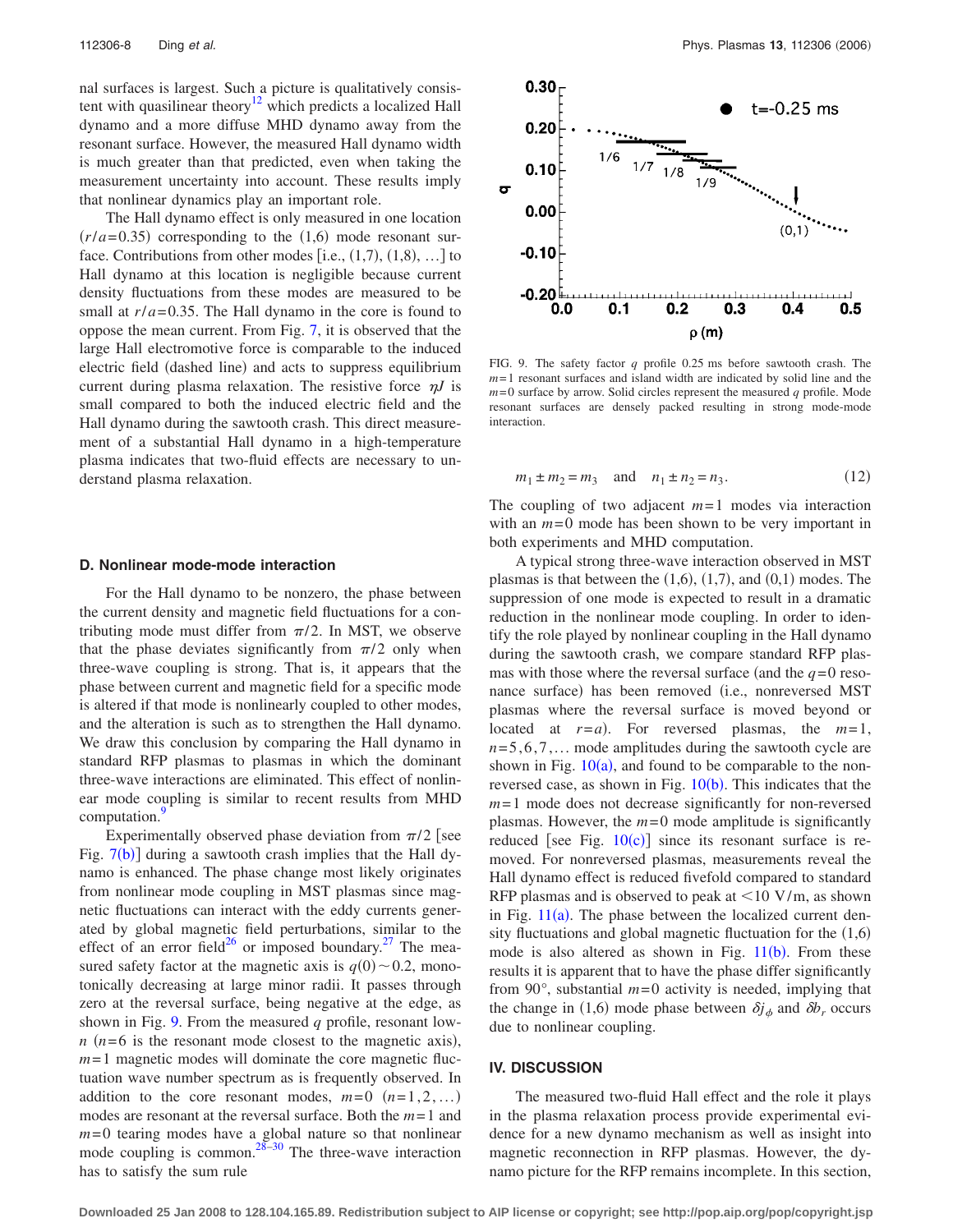<span id="page-8-0"></span>

FIG. 10. (Color) Temporal dynamics of core resonant  $(m=1)$  modes over sawtooth cycle for (a) standard plasma  $(F=-0.22)$  and (b) nonreversed plasma  $(F=0)$ ; and (c)  $m=0$  mode amplitude for standard  $(F=-0.22)$  and nonreversed  $(F=0)$  plasmas. Crash denoted by  $t=0$ .

we briefly discuss a few issues related to the Hall dynamo and MHD dynamo along with the role of Hall dynamo in magnetic reconnection.

## **A. Hall and MHD dynamos**

In MST, the imbalance between inductive electric field and current exists over nearly the entire plasma column.<sup>31</sup> It is predicted that various dynamo mechanisms may be playing a role in providing the required balance. Both Hall dynamo and MHD dynamo have been identified experimentally in MST with the relative weighting of these two effects throughout the plasma cross section being a topic of great interest.

As mentioned in the Introduction, probes inserted at the plasma edge have measured a significant MHD dynamo for  $r/a$  > 0.90. The MHD dynamo is balanced by local electric field, consistent with RFP MHD computation. However, at the innermost probe position  $(r/a=0.85)$ , the effect is no longer observed.<sup>10</sup> Previous Hall dynamo measurements by magnetic probes show it to be relatively small in the edge region  $(r/a = 0.92)$ , contributing  $\sim 25\%$  to total electric field, but becoming significant further inward at  $r/a = 0.85$ .<sup>[15](#page-10-10)</sup>

These measurements reveal a spatial trend opposite that of the MHD dynamo. In the plasma core, it is observed that the Hall dynamo dominates near the resonant surface for the

<span id="page-8-1"></span>

FIG. 11. (a) Hall dynamo and inducted electric field  $E_{\parallel}$  and (b) phase between current and magnetic field fluctuations, for nonreversed  $(F= 0)$ , reduced  $m=0$  mode plasmas.

 $(1,6)$  mode  $(r/a=0.35)$ , as shown in Fig. [7.](#page-6-0) For this region the Hall dynamo alone is sufficient to balance the electric field, thereby implying the MHD dynamo is small. To date, Hall dynamo measurements have not been made in the region  $0.5 \le r/a \le 0.8$ , due to large density fluctuations which complicate extraction of magnetic field fluctuation information from the Faraday rotation measurements. Work in this area is actively being pursued. Based on measurements at the (1,6) mode resonant surface, it seems reasonable to expect that a similar Hall dynamo should occur at the  $(1,7)$ ,  $(1,8)$ ,  $(1,9)$ , etc., resonant surfaces as well. Since these resonant surfaces become more closely spaced with increasing toroi-dal mode number (see Fig. [9](#page-7-0)), the Hall dynamo may essentially become quasicontinuous in this region. This may also hold true in the region  $0.35 \le r/a \le 0.5$ , where spacing between the (1,6) and (1,7) mode resonant surfaces is  $\sim$  5 cm and comparable to the Hall dynamo width shown in Fig. [8.](#page-6-1) However, magnetic stochasticity may also be playing a role thereby pointing out the need for a direct measurement at other resonant surfaces. Previous line-averaged MHD dynamo measurements $\frac{11}{10}$  by Doppler spectrometry indicate a nonzero MHD dynamo in the core but the spatial distribution remains unresolved.

An interesting question is whether the MHD dynamo plays any role at the resonant surface location where the Hall dynamo effect is maximum. An active MHD dynamo at the resonant surface requires a finite correlation between radial velocity fluctuations and magnetic fluctuations. To see this, we express the MHD dynamo parallel component at the resonant surface in cylindrical coordinates:

<span id="page-8-2"></span>
$$
\langle \delta \mathbf{v} \times \delta \mathbf{B} \rangle_{\parallel} = \left( \langle \delta \mathbf{v} \times \delta \mathbf{B} \rangle_{\theta} \frac{B_{\theta}}{B} + \langle \delta \mathbf{v} \times \delta \mathbf{B} \rangle_{\phi} \frac{B_{\phi}}{B} \right), \qquad (13)
$$

where  $\langle \delta v \times \delta \mathbf{B} \rangle_{\theta} = \langle \delta v_{\phi} \delta b_{r} \rangle - \langle \delta v_{r} \delta b_{\phi} \rangle, \qquad \langle \delta v \times \delta v_{r} \rangle$  $\langle \delta \mathbf{v} \times \delta \mathbf{B} \rangle_{ab}$  $=\langle \delta v_r \delta b_\theta \rangle - \langle \delta v_\theta \delta b_r \rangle$ . If  $\delta v_r$  does not correlate with magnetic fluctuations, Eq.  $(13)$  $(13)$  $(13)$  can be rewritten as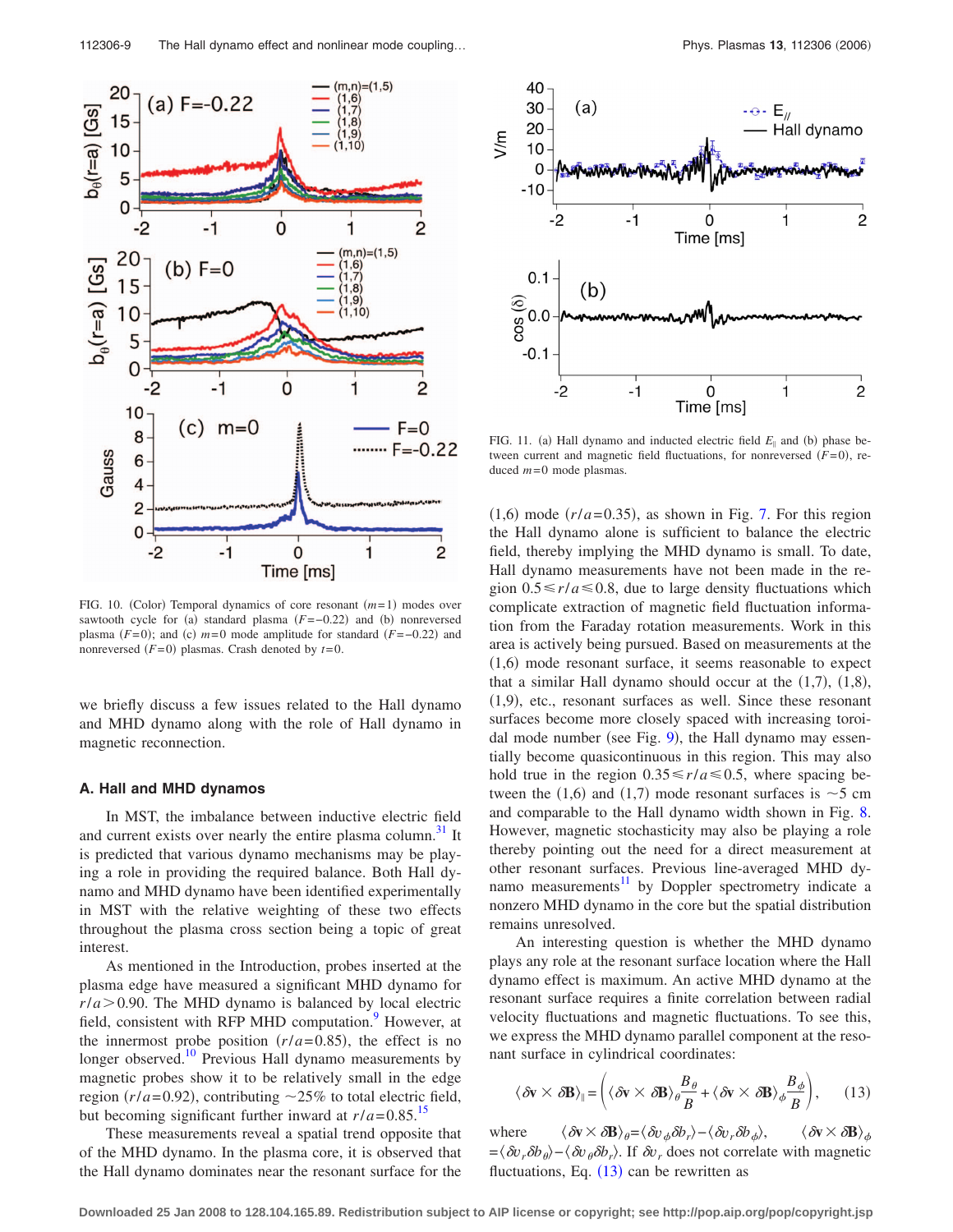$$
\langle \delta \mathbf{v} \times \delta \mathbf{B} \rangle_{\parallel} = \langle \delta v_{\phi} \delta b_{r} \rangle \frac{B_{\theta}}{B} - \langle \delta v_{\theta} \delta b_{r} \rangle \frac{B_{\phi}}{B}
$$

$$
= \frac{r}{m} \frac{1}{B} (\mathbf{k} \cdot \mathbf{B}) \langle \delta v_{\phi} \delta b_{r} \rangle, \qquad (14)
$$

where  $\nabla \cdot \delta v = 0$  is used. However, at the resonant surface,  $\mathbf{k} \cdot \mathbf{B} = 0$  making the MHD dynamo vanish. Finite correlation between radial velocity fluctuations and magnetic fluctuations is therefore required for the MHD dynamo to be active at the resonant surface. To date, measurements have not observed a finite correlation between radial velocity fluctuations and magnetic fluctuations<sup>11</sup> implying  $\langle \delta v \times \delta B \rangle_{\parallel}$  vanishes at the resonant surface. By combining measurements of Hall dynamo and MHD dynamo, both edge and core, a picture emerges where the Hall effect dominates in the vicinity of the resonant surface whereas the MHD dynamo may be active elsewhere. This experimental picture is similar to quasilinear theory<sup>12</sup> which shows the Hall dynamo dominating at the resonant surface where ions and electron are decoupled, but MHD dynamo active elsewhere.

New measurements of local ion velocity fluctuations by charge exchange recombination spectroscopy are being developed on MST to explore the detailed spatial profile of the MHD dynamo.<sup>32</sup> Meanwhile, electron velocity measurement by the relativistic Fizeau effect is also being developed on MST and potentially provides an electron dynamo measurement (combination of MHD and Hall dynamo) in the plasma core. [33](#page-10-27)

## **B. Reconnection time in MST plasmas**

The magnetic reconnection time for typical MST plasmas is about 100  $\mu$ s. Sawtooth reconnection in the RFP shares many similar features with the tokamak. Fast reconnection occurs near a layer formed at the resonant surface and poloidal flux is removed during the reconnection process. Kadomtsev introduced a magnetic reconnection model for the tokamak sawtooth crash by considering finite resis-tivity effects during reconnection.<sup>34,[35](#page-10-29)</sup> This is similar to the Sweet-Parker model, $\frac{4}{3}$  where a collision term in parallel Ohm's law is included, giving

$$
E + v_r B^* = \eta J,\tag{15}
$$

<span id="page-9-4"></span>where  $B^*$  is the helical component of the magnetic field. Later, Wesson<sup>4</sup> introduced an electron inertial term into Eq. ([15](#page-9-4)) to explain fast reconnection for larger tokamaks. According to Ohm's law, the Kadomtsev reconnection time is

$$
\tau_K \sim \sqrt{\tau_R \tau_A},\tag{16}
$$

where  $\tau_R$  the is resistive time and  $\tau_A$  is Alfvén time. For typical MST parameters, we find  $\tau_A \sim 1 \mu s$ , and  $\tau_R \sim \mu_0 r_s^2 / \eta \sim 200$  ms. The computed  $\tau_K \sim 450 \mu s$  for MST plasmas is much slower than experimental observations  $(\sim 100 \ \mu s)$ . Based on results provided in this paper, this difference is not surprising since parallel Ohm's law near the resonant surface on MST is essentially balanced by the twofluid Hall dynamo effect associated with nonlinear modemode coupling rather than a resistive collision term.

We can heuristically treat the Hall dynamo as an "anomalous" resistivity in Ohm's law  $[Eq. (15)]$  $[Eq. (15)]$  $[Eq. (15)]$  given by

$$
\eta^* = \frac{\langle \delta \mathbf{J} \times \delta \mathbf{B} \rangle_{\parallel}}{ne} \frac{1}{J_{\parallel}}.
$$
 (17)

The time-averaged Hall dynamo amplitude during reconnection is about 20 V/m, and the equilibrium current density  $J_{\parallel}$  ~ 2.2 MA/m<sup>2</sup> leading to an anomalous resistive time  $\tau^*R \sim \mu_0 r_1^2 / \eta^* \sim 4.4$  ms, and an estimated reconnection time  $\sqrt{\tau_{R}^{*}\tau_{A}} \sim 66$   $\mu$ s. This result is faster than the Kadomtsev reconnection time and much closer to experimental observation. It should be pointed out that magnetic reconnection in MST is much more complicated in reality. Magnetic reconnection simultaneously occurs at different locations (i.e., different resonant surfaces) and the global interaction of magnetic reconnection events regulates the magnetic reconnection time. Proper treatment may require a fully nonlinear two-fluid MHD computation.

### **V. CONCLUSION**

In summary, time-resolved observations of current density fluctuations and magnetic field fluctuations in a hightemperature collisionless plasma have been made by using a fast, laser-based, Faraday rotation diagnostic. The amplitude, temporal dynamics, spatial distribution, and phase relation between current density and magnetic fluctuations for the dominant, core resonant, (1,6) mode have been measured. These electromagnetic fluctuations have characteristics consistent with expectations for resistive tearing modes.

The Hall electromotive force along the mean magnetic field direction,  $\langle \delta \mathbf{J} \times \delta \mathbf{B} \rangle_{\parallel}/n_e e$ , is also determined and found to be significant near the mode resonant surface. The Hall dynamo acts to reduce mean current density in the core and balances the electric field induced at a sawtooth crash. Experiments demonstrate that nonlinear mode-mode coupling is an essential ingredient to generate a significant Hall dynamo. Nonlinear mode coupling alters the phase relation between the current density and magnetic field fluctuations with significant phase deviation from  $\pi/2$  occurring only when three-wave coupling is strong. The Hall effect dominates in the vicinity of the resonant surface whereas the MHD dynamo may be active elsewhere.

## **ACKNOWLEDGMENTS**

The authors acknowledge contributions from all members of the MST group. In particular, we acknowledge Professor C. Hegna for helpful discussion of Hall dynamo parallel component, and Professor C. Forest and Dr. J. Anderson who gave support for MST equilibrium reconstruction.

This work is supported by the U.S. Department of Energy and the National Science Foundation.

<span id="page-9-1"></span><span id="page-9-0"></span><sup>&</sup>lt;sup>1</sup>J. Wesson, *Tokamaks* (Oxford University Press, New York, 1997). <sup>2</sup>S. Ortolani and D. D. Schnack, *Magnetohydrodynamics of Plasma Relaxation* (World Scientific, Singapore, 1993).<br><sup>3</sup>L, Spitzer, Jr. *Physics of Fully Lapized Co* 

<span id="page-9-2"></span><sup>&</sup>lt;sup>3</sup>L. Spitzer, Jr., *Physics of Fully Ionized Gases*, 2nd ed. (Interscience, New York, 1962), p. 28.

<span id="page-9-3"></span>E. Priest and T. Forbes, *Magnetic Reconnection* Cambridge University Press, New York, 2000).